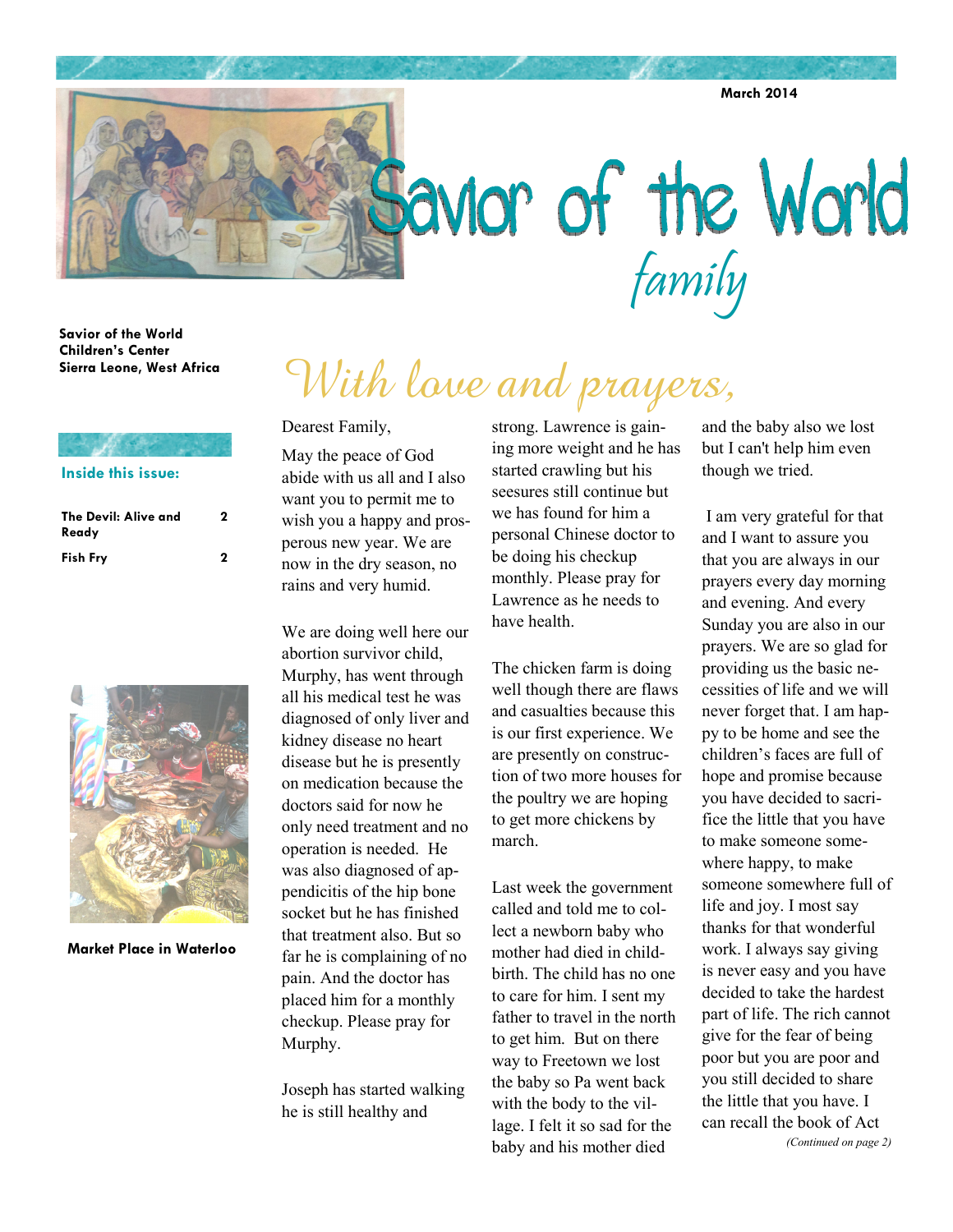

**Murphy, 15 years old Abortion survivor Abandoned by his mother** 

**Murphy writes:** 

*My mother also get afraid because of the shame and disgrace my father put her to and so she has run away from me and now i am left alone in this cold world with no one to run to, no one to call father, no one to run to as mother. only now that I that saviour of the world has decided to help me, I now have a home and I am grateful to you. I also pray that the doctors can find out how to help me befor I die.* 

# With love and prayer

### *(Continued from page 1)*

of the Apostles which say 'he that considereth the poor he shall not lack, he shall inherit the earth his children shall establish on earth and what ever he touches shall be blessed.' I am very much sure that these words will be your portion in Jesus name because the Word of the Lord



**Lawrence, 9 months old** 

is always Amen. Once gain I thank you very very much. May the almighty God grant you peace, long life, good health and prosperity in this world and the next. May your name always stay at the bossom of our mother Mary and the sacred heart of our Lord and Savior Jesus Christ. God bless you for supporting us may he continues to provide for you according to his riches in glory.

With prayers Louisa and children

# **The Devil: Alive and Ready**

**How does the devil like to tempt us?** 

To you, dearest Louisa, to your children, your coworkers, all your family

To all your friends, sponsors, and benefactors – to all of you who are brothers and sisters in Jesus Christ,

May the Peace of our Lord

Jesus Christ be with you!

We are approaching a very sacred time. Lent is an invitation that Jesus gives to you and to me to be with him when he is alone in the desert for forty days, hungry, thirsty, tired, tempted and apparently alone.

What Jesus does and suffers during these 40 days is meant to be an example and an inspiration for all of us.

The devil always begins his temptations by saying to Jesus, "If you are really the Son

*(Continued on page 3)*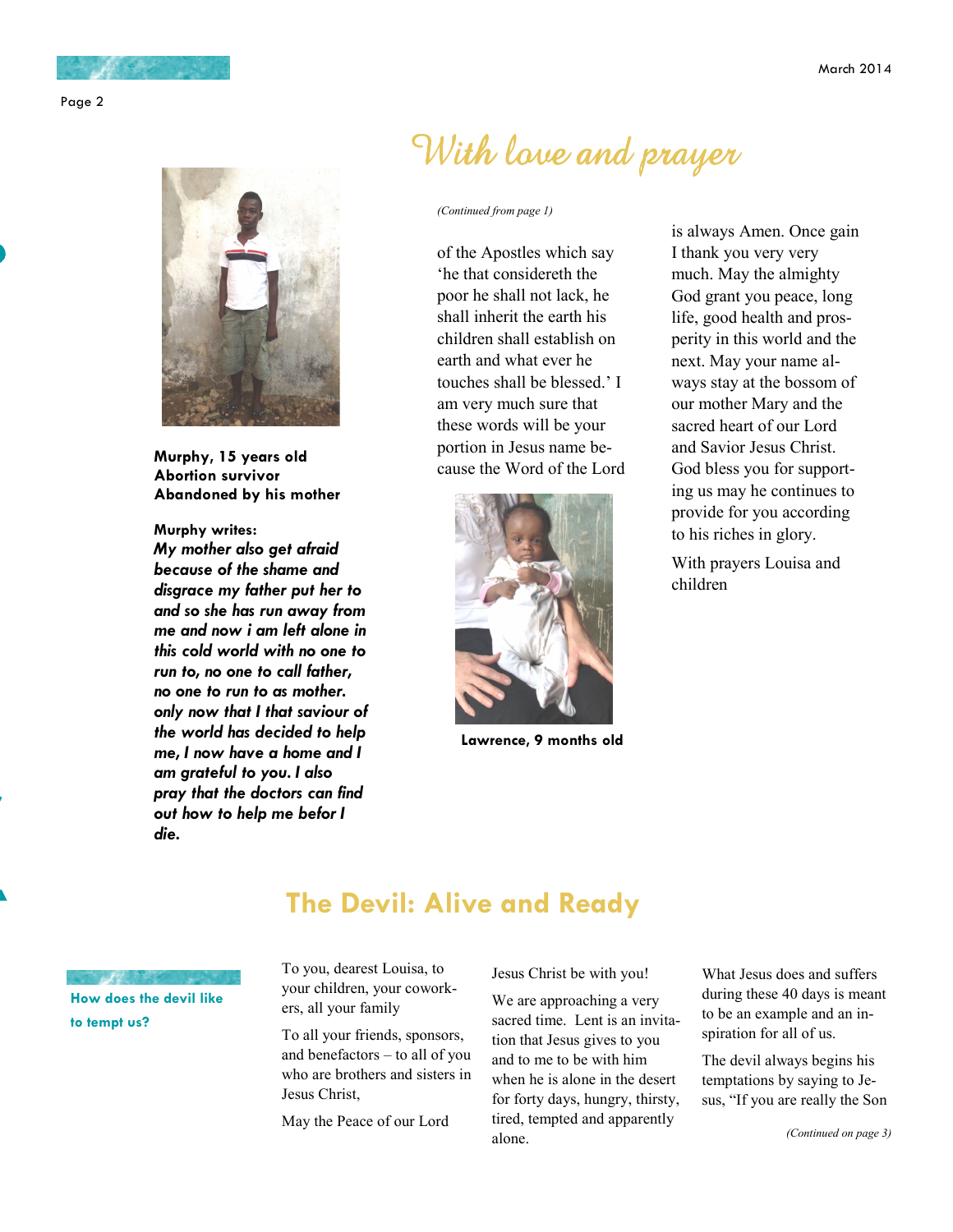## **The Devil: Alive and Ready**

of God…" The devil also does the same with us: he knows that you and I are children of God, children of the Blessed Virgin Mary, and the younger brothers and sisters of Jesus. So the devil says to us: "If you are really Jesus' sister and friend…; if you are really Jesus' brother and companion… then you can do what you want, whenever you want." The devil likes to tempt us to think that we have a "right" to behave as we wish without any thought to the children, women and men who need us to love them, to welcome them, and to forgive them.

How does the devil like to tempt us? He says to Jesus, "If you are the Son of God, command that these stones become loaves of bread." In other words, when Jesus is hungry, he can do a simple miracle to feed himself. Jesus says, "No," to this temptation. He is to live not by his own selfish desires but by the loving will of God the Father. That's why Jesus does no miracle for himself, but he is ready to do a variety of miracles for others. He feeds, for example, 5000 men and their women and children with only 5 loaves and 2 fish. Everyone eats and is satisfied.

The devil says to Jesus, "If you are really the Son of God, throw yourself down [from the parapet of the Temple]." This temptation is wandering

*(Continued from page 2)* into the minds and hearts of high school students and college students all over the world: the devil says, "You have a right to your body… you can use your body as a sex tool, as a way to satisfy your desire, your lust… you can use contraceptives to prevent "problems"… and if that fails, you can abort your child."

> Is all that true? Does your body belong to you? Are you

**You can find anything and everything you want in your life here on earth.** 

your body's proprietor? Or is your body a gift that God gave to you in the womb of your mother, a gift to be treasured and to be treated with care, modesty and responsibility? Is your body not a temple of the Holy Spirit? Are you not meant to be a quiet, dignified, peaceful and morally upright dwelling place for God Himself? St. Paul says, "You are not your own: you have been bought at a price, [by Jesus' Blood on the Cross]. So glorify God in your body" (1 Corinthians 6:19, 20).

The devil shows Jesus the kingdoms of the world and the glory of them. The devil thereby directs Jesus' attention to the myriad of possibilities for making oneself happy in this world we call planet earth. The devil then tempts

Jesus: "If you are the Son of God, you can receive all of this as my gift to you, if you will prostrate yourself and worship me." He is telling Jesus that the cross can be avoided. Jesus can fulfill his mission by becoming an earthly King, not only of Israel, but of the whole world. Jesus, as king of the earth, can bring peace and justice to all. Jesus was not about to worship this Satan.

But many people today hear the same temptation, perhaps in different words: "You can find anything and everything you want in your life here on earth. If you are sick there is a medicine or a therapeutic treatment to heal you. If you are feeling an emotional setback, there is someone who can give you the proper remedy. If you feel like eating something, drinking something, going somewhere, meeting someone, enjoying a pastime, indulging a habit, fulfilling a longstanding wish, wasting your time, staying in bed… you are free to do it. Life belongs to you. If you are suffering in any way whatsoever, there is an avenue open to you to eliminate your pain and find balance, control, the renewed ability to cope, and a future that fulfills your every desire." This temptation is a lie. It is the devil, the father of lies, who wants us to believe all this.

Jesus says, "Deny yourself, take up your daily cross, and follow me." Suffering is not a

curse: in fact suffering is a blessing. Suffering is the moment that brings forth a new conviction in our heart: "I need God." Suffering brings forth new insight: "Without Jesus, I can do nothing." Suffering brings forth new hope: "With Jesus, I can do everything – nothing is impossible for Jesus." And suffering brings forth a new promise: "The one who eats my flesh and drinks my blood has life: and I will raise that person up on the last day." God intends to give me eternal happiness by giving me eternal friendship with himself and with everyone who loves me and with everyone whom I love.

Happiness, therefore, is not for this world. Instead God wants to ensure our eternal happiness by reminding us during Lent that he has given us three very significant sacraments to ensure our heavenly joy: baptism, confession and the Body and Blood of Jesus in Holy Communion.

Are we faithful to the grace of baptism? In other words, do we honestly think, speak, and behave as sons and daughters of God? Are we faithful to the gift of God's forgiveness in confession? Do we go to confession at least once a month? Are we faithful to the love and friendship that Jesus offers us each time we welcome Him by eating his Body and drinking his Blood in Holy Communion? Do we